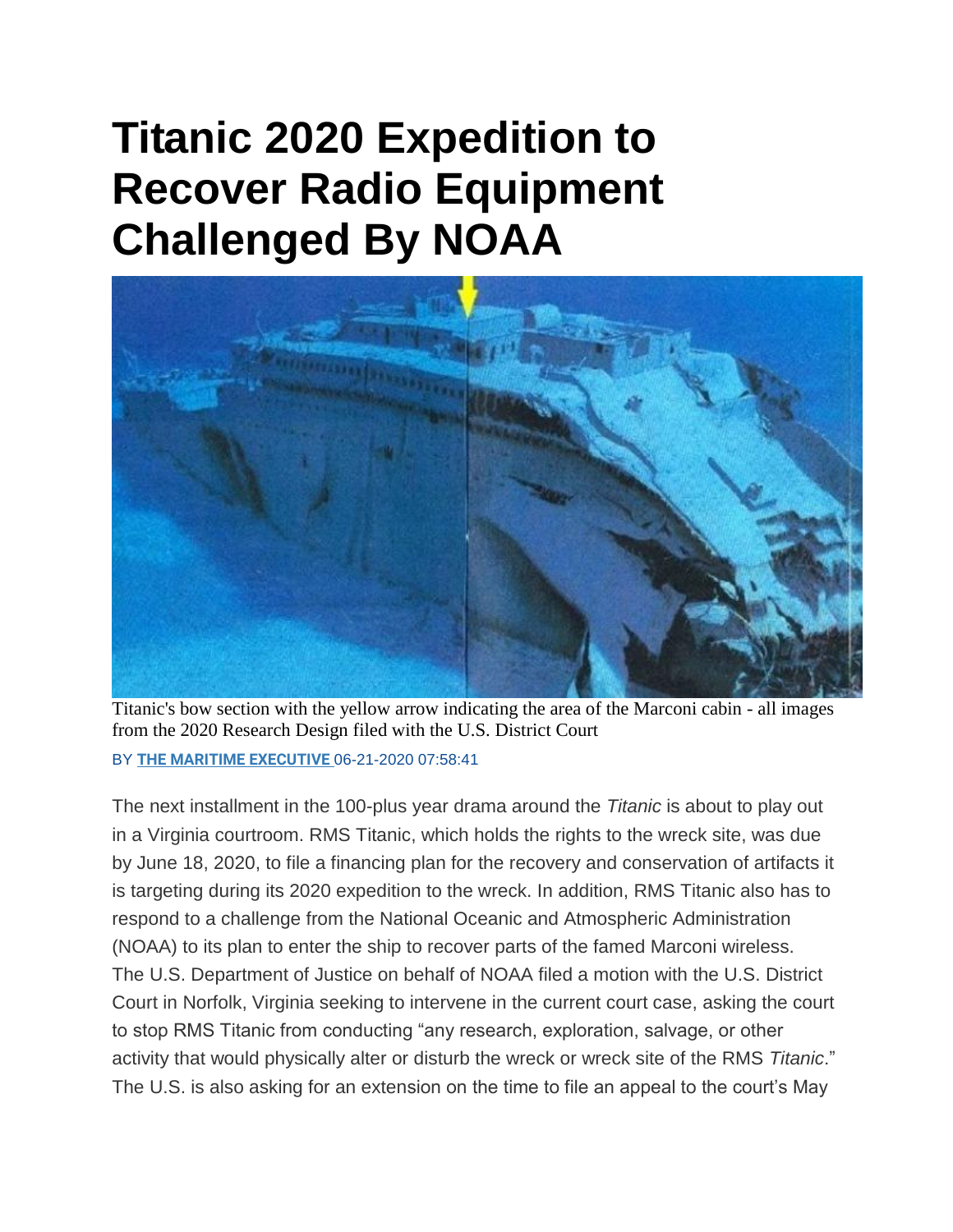20, 2020 ruling that would permit the expedition to proceed subject to the financing plan. The court has been overseeing the expeditions and artifact recovery, but in 2000 forbid cutting into or detaching any part of the wreck.

At issue is far more than just the plan to recover parts of the Marconi equipment, but also a larger dispute over the laws governing oversight of the wreck and potentially other sensitive sites. NOAA claims that RMS Titanic requires authorization from the Secretary of Commerce under the provision of the International Titanic Agreement under which the United States and the United Kingdom regulate activity at the wreck site "so that the hull, other artifacts, and human remains are not disturbed."

RMS Titanic says that it regrets that its relationship with NOAA has become increasingly adversarial, but it believes that NOAA is overreaching and attempting to expand the standards that apply to its activities. In its legal filing, RMS Titanic contends, "This Court – and only this Court – has the Constitutional jurisdiction to provide oversight."



## *Rendering of the planned recovery from the Marconi suite with the ROV in position*

This latest dispute stems from the company's efforts to modify the court's 2000 order that prevented the 2020 expedition's goal of recovering the Marconi equipment. RMS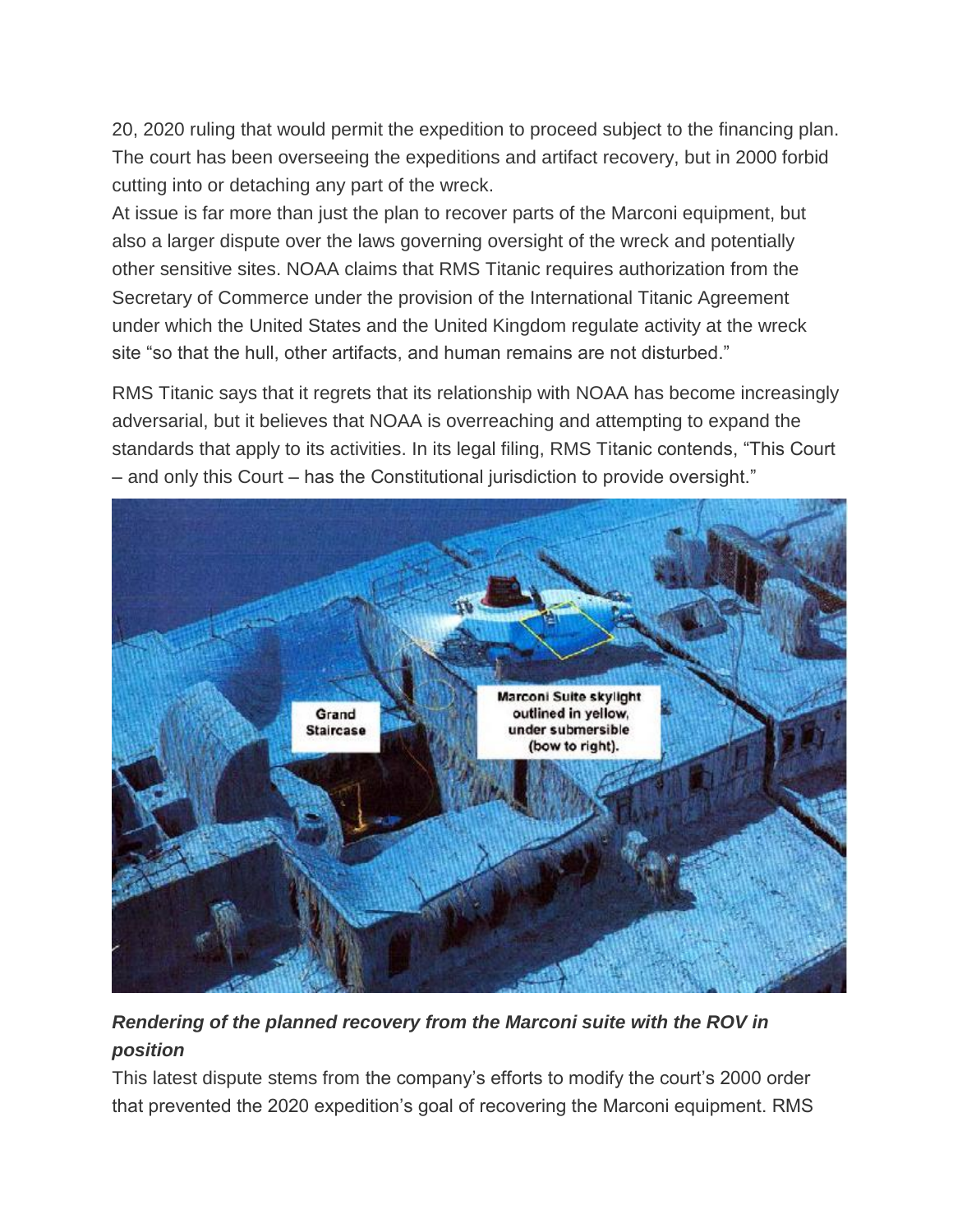Titanic petitioned the court saying that these "vital artifacts" were in severe danger due to the ongoing decay and collapse of the structure. They illustrated changes to the structure of the ship due to the living organisms, ocean currents, and collapse in adjoining areas of the ship.

RMS Titanic proposed a phased effort on the 2020 expedition starting with a video survey of the wreck with a priority on the area around the Marconi cabin. In addition to a selective recovery of material from the debris field surrounding the hull sections, they proposed to land an ROV in the area of the Marconi suite, surveying the interior spaces, and then using a suction dredge and the remote-controlled arms of the ROV to selectively remove debris and components.

The primary objectives are the recovery of the switchboard and regulators and a motorgenerator set with disc discharger as well as secondary targets including a spiral inductance, tuning lamp and low frequency inductor in the silent room. To achieve this they may have to cut wires and in the case of the motor, it was bolted to the structure. In the adjoining room where the operators worked to send and receive wireless messages, RMS Titanic is targeting a range of objects from the telegraph key to the spark coil and adjuster, and a clock.



## *Marconi equipment targeted for recovery -- yellow arrow points to the spiral inductance coil*

Part of the challenge will be gaining access to the space. The Marconi rooms were in a deckhouse forward of the main staircase. While the interior walls have collapsed and there is a small skylight over part of the space, it will likely prove to be too small for the ROV to gain entry. Accordingly, RMS Titanic was also asking the court's permission to